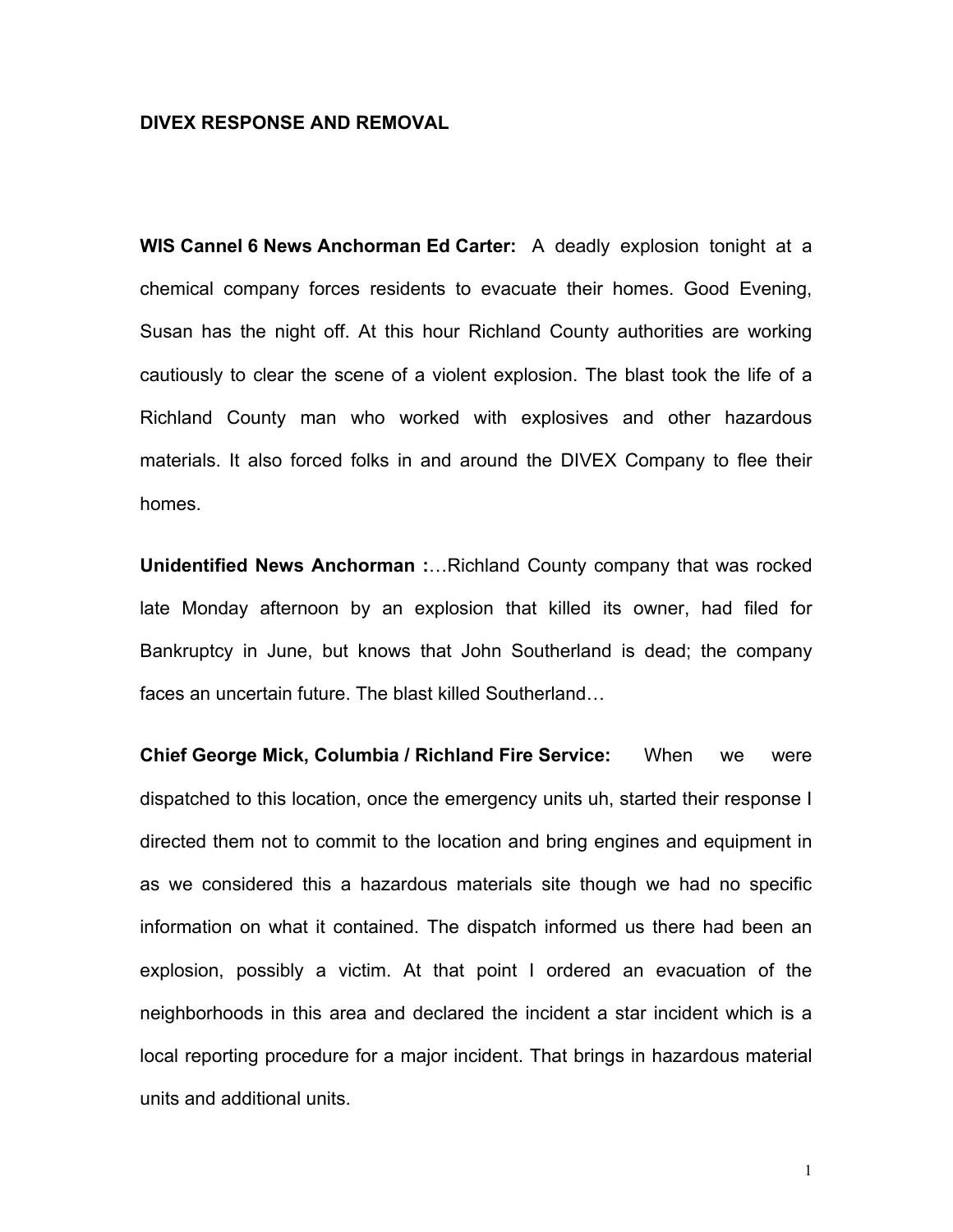**Narrator:** The explosion is believed to have occurred as the owner of DIVEX Incorporated was mixing a batch of high explosives known as lead stiff mate. The blast tore open the company's main building and in so doing scattered components of the shock-sensitive mix throughout the structure, making any entry onto the site extremely hazardous.

With the roughly 20-acre facility closed and sealed off, South Carolina state officials began working with a court appointed bankruptcy attorney and a DIVEX employee to gain control of the site. After some time and with the growing fear that conditions would only worsen, Senator Strom Thurmond's office became involved, enlisting support from the EPA and the ATF.

**Matthew Taylor, On Scene Coordinator, EPA:** Well our first involvement uh came in late October. We received a phone call from the, one of the senators' office and asking about the site and then uh, we called up the uh, state and local government, uh, to try to figure out what the situation was at the DIVEX site. And after talking with them, uh, we uh, dispatched R1, our first respondent. Once she was able to gather up enough information, uh, we convened the uh Regional Response Team about a day or 2 later and uh requested assistance from uh the ATF and the Department of Defense to handle the uh military ordinances, and also try to get any other type of support that uh, we needed to respond to this incident.

**Reynold Hoover, Special Agent, Bureau of Alcohol, Tobacco and Firearms:** We had uh no idea of what we were coming on. We knew that there was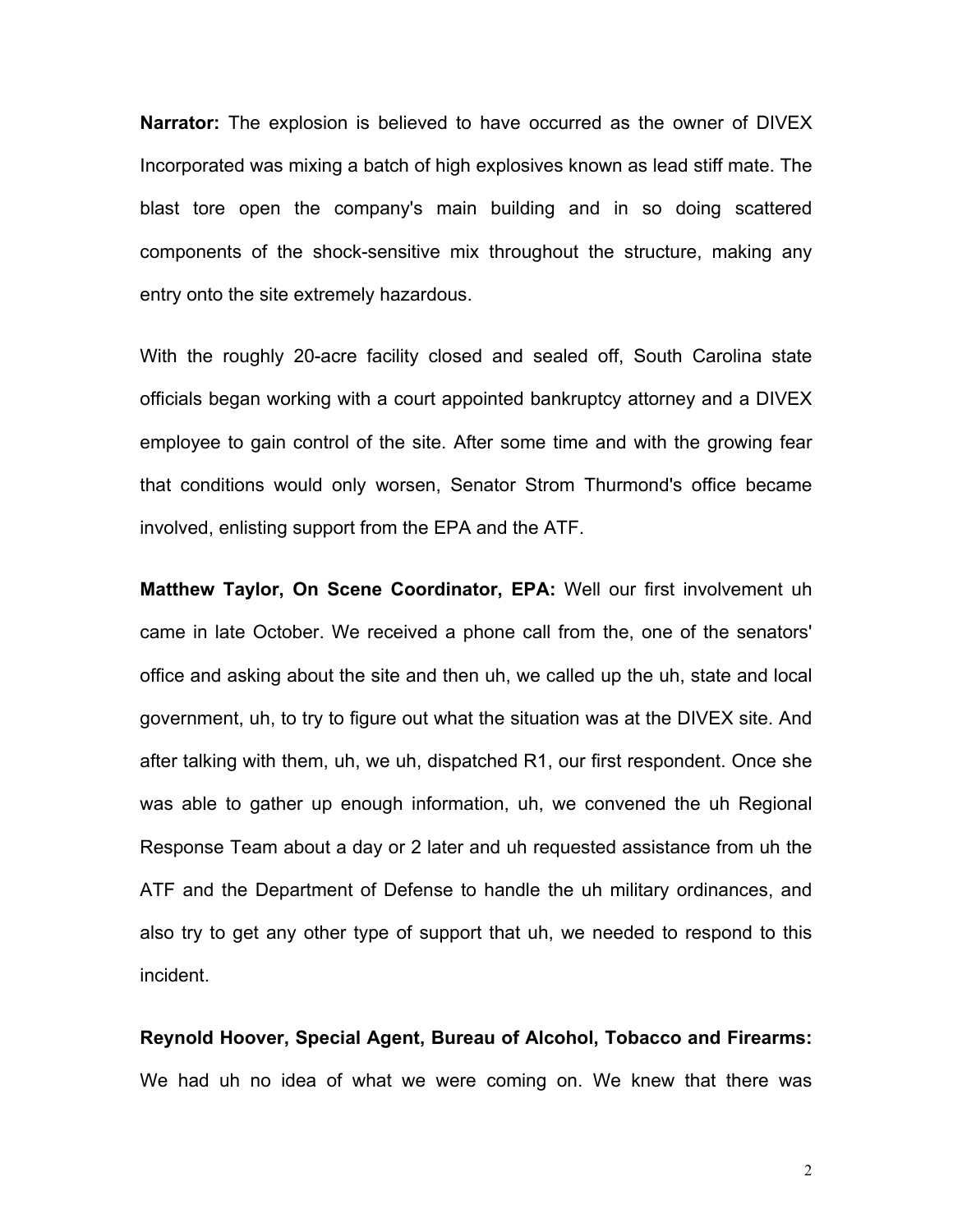explosives, a large quantity of explosives down here. We knew that Mr. Southerland had uh died in an explosion here on site Labor Day weekend. Uh, but beyond that we really had no idea other than assisting the EPA uh, when we got down here. I'm not sure anybody really knew exactly all what was out here at the time.

**Narrator:** As EPA and other agencies set about the tasks of investigating and eventually cleaning up the site, their biggest fear was of the unknown.

The DIVEX Corporation was owned and operated by Jack Southerland, a selftaught explosives expert and chemist, who had been manufacturing small amounts of explosives for nearly 2 decades. In that time, DIVEX was inspected periodically by the ATF and for the most part was found to be in compliance with federal regulations. But at the time of the explosion, the conditions at the facility were dangerously sloppy. Previous ATF violations had gone uncorrected and hundreds of different containers were haphazardly stored on site, including poisonous gases, corrosives, flammable liquids and solids, oxidizers, detonators, TNT, landmines, and even rocket fuel.

To try to ascertain exactly what the teams would be coming up against, company files dating back to 1971 were sent to EPA investigators. At that time a second site was identified in a nearby residential community where Mr. Southerland kept a small laboratory. As more and more information became available, it was apparent that this site was unique due to the combination of explosives and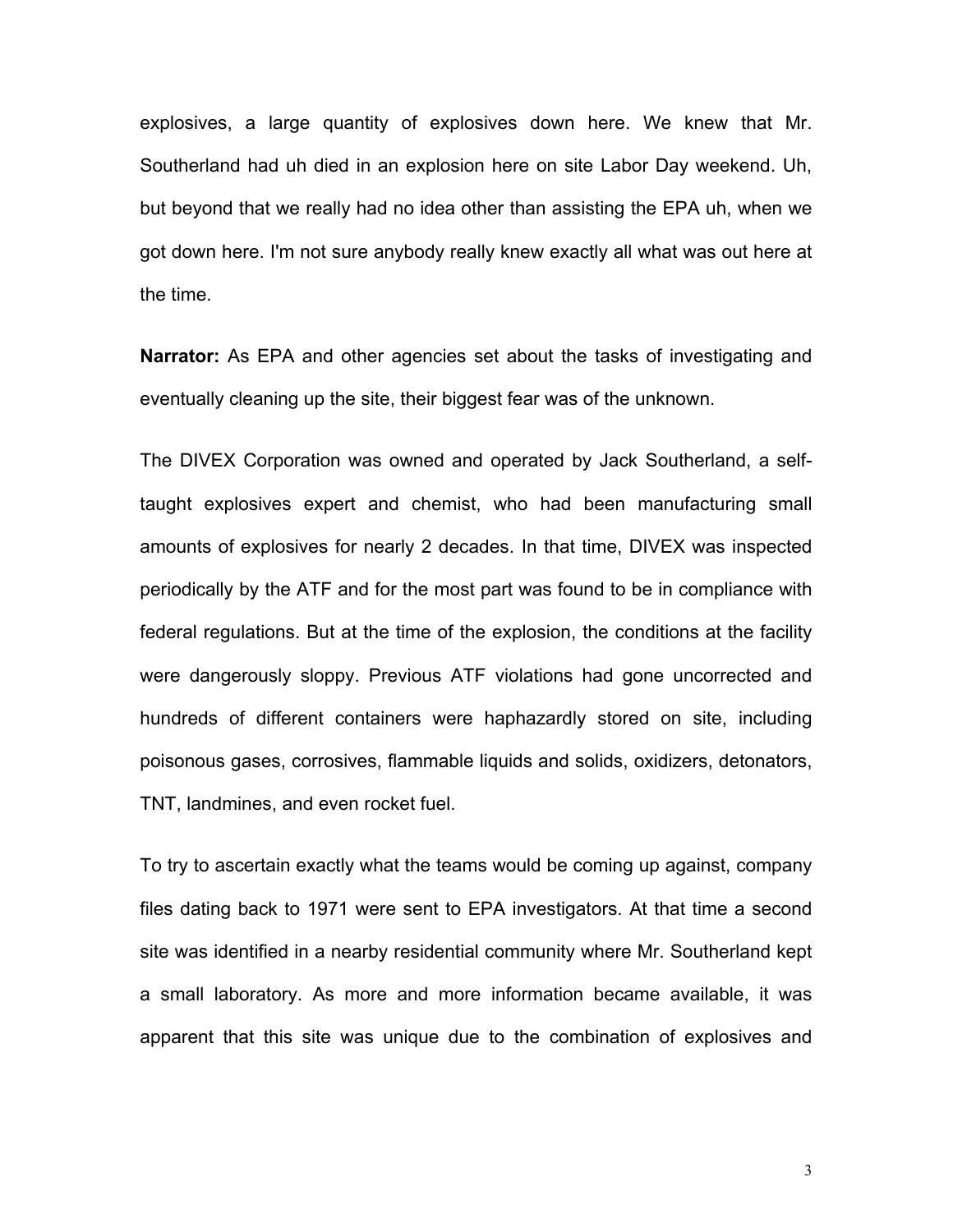chemical hazards present, and that it would require the cooperation of a number of different agencies and expertise.

**Chris Miltscher, Lead On Scene Coordinator, EPA:** Currently EPA is conducting an emergency response and time critical removal action here. Uh, what we're doing is trying to uh take out approximately 40,000 lbs of high explosives and military ordinance and also cleaning up numerous reactive and explosive chemicals that were associated with the facility. Uh, we have several inter-agency agreements with other federal agencies that will be working with us in this effort including the US Coastguard Strike Team, the Bureau of Alcohol, Tobacco, and Firearms, and also the Corps of Engineers and their contractor.

**Mike Lester, Petty Officer, First Class U.S. Coast Guard Strike Team:** Initially when we first got here we had to, we had to generate a site safety plan, before any work could be done really we got the site safety plan going. After we got that uh approved by the on-scene coordinator, uh, we fell into a site safety role m-, uh, to monitor the whole site. And then uh we had entry teams going in all day long, identifying and uh inventorying all the chemicals on site.

**Ray Willis, Response manager, EPA ERCís Contactor:** Well basically when it came to the entry of, of the uh magazines, the magazines were actually entered by the ATF and UXB International and the Corps of Engineers, and the Army EOD people out of Fort Jackson. When it came to the trailers that uh had a mixture of items in them or uh just chemicals and gas cylinders, there was a lot of anxiety on my part to uh get them to perform that task without knowing what they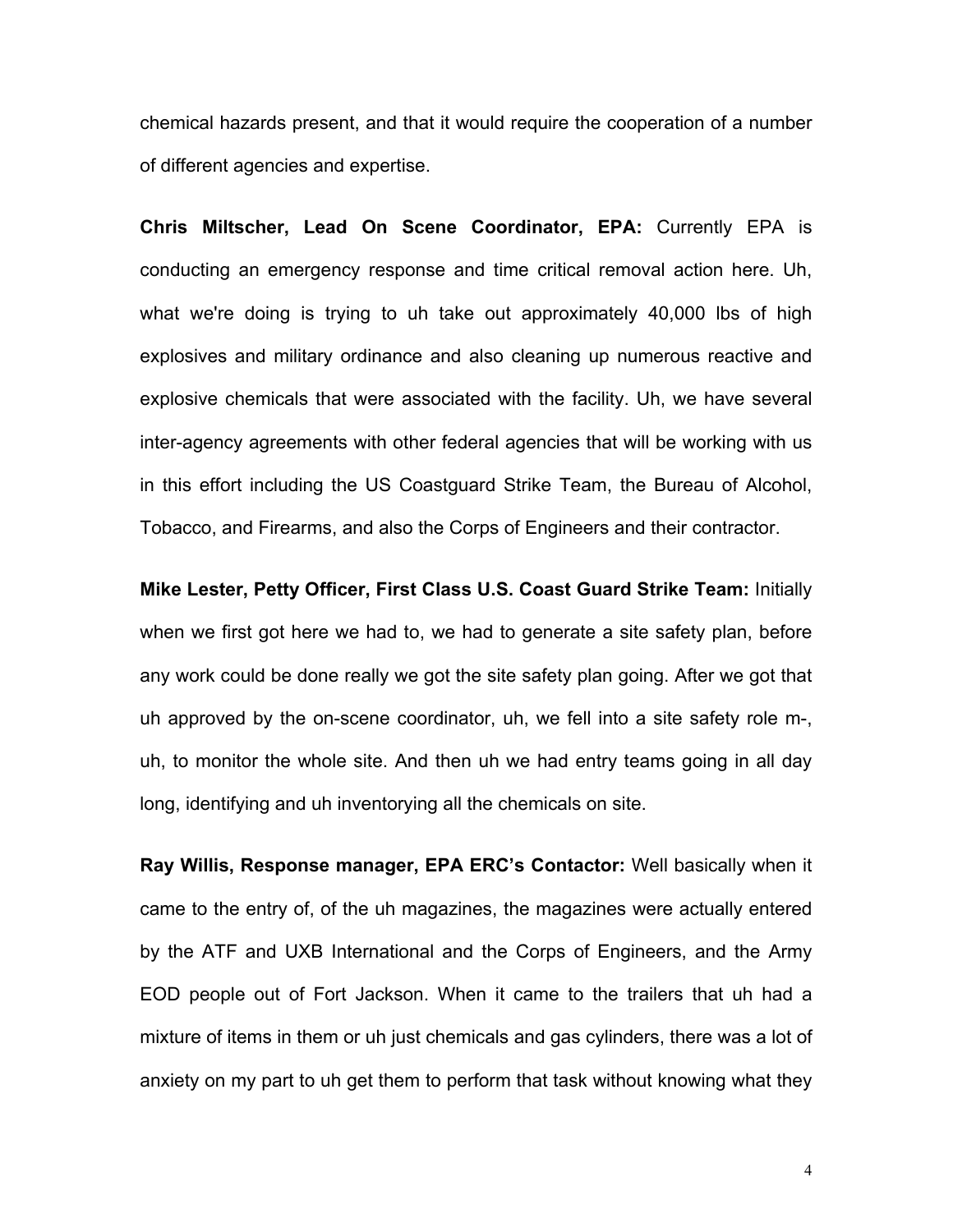might run into and also uh, uh, I'm sure there was a lot of anxiety on their part having to do the entry.

**Chris Miltscher, Lead On Scene Coordinator, EPA:** To date we have removed approximately 29,000 lbs of high explosives, 150 lbs of a highly sensitive military ordnance, and high explosives, and they were detonated at Fort Jackson. Uh, subsequent to that we also removed several more items, in fact, just recently, at Fort Jackson had them detonated, which include [Gator] mines, other types of fuses and detonators, and that totaled over 200 lbs of materials.

Slowly we're getting to all the chemicals, explosive chemicals, reactive materials, we're taking them out uh, in chemical inventories and explosive inventories that are being updated on a regular basis, we're treating them or, and/or detonating them depending on what the material is. We can expect this process to continue for at least several more weeks to several months depending on how much we continue to find and how many problems we continue to have.

**Narrator:** An isolated tract of land on the DIVEX property was configured to handle the treatment and neutralization of certain hazardous chemicals on site. Containers were first segregated according to like materials and then a treatment scheme for that given group was tested and acted upon. Any solids or sludges that resulted were burned off with the remainder of the material being safely transported off site for disposal. In this way approximately 30 55-gal. Drums were treated and neutralized on site. As trailers were first being inspected and plans made for the cleanup of the primary site, EPA, its contractors, and other officials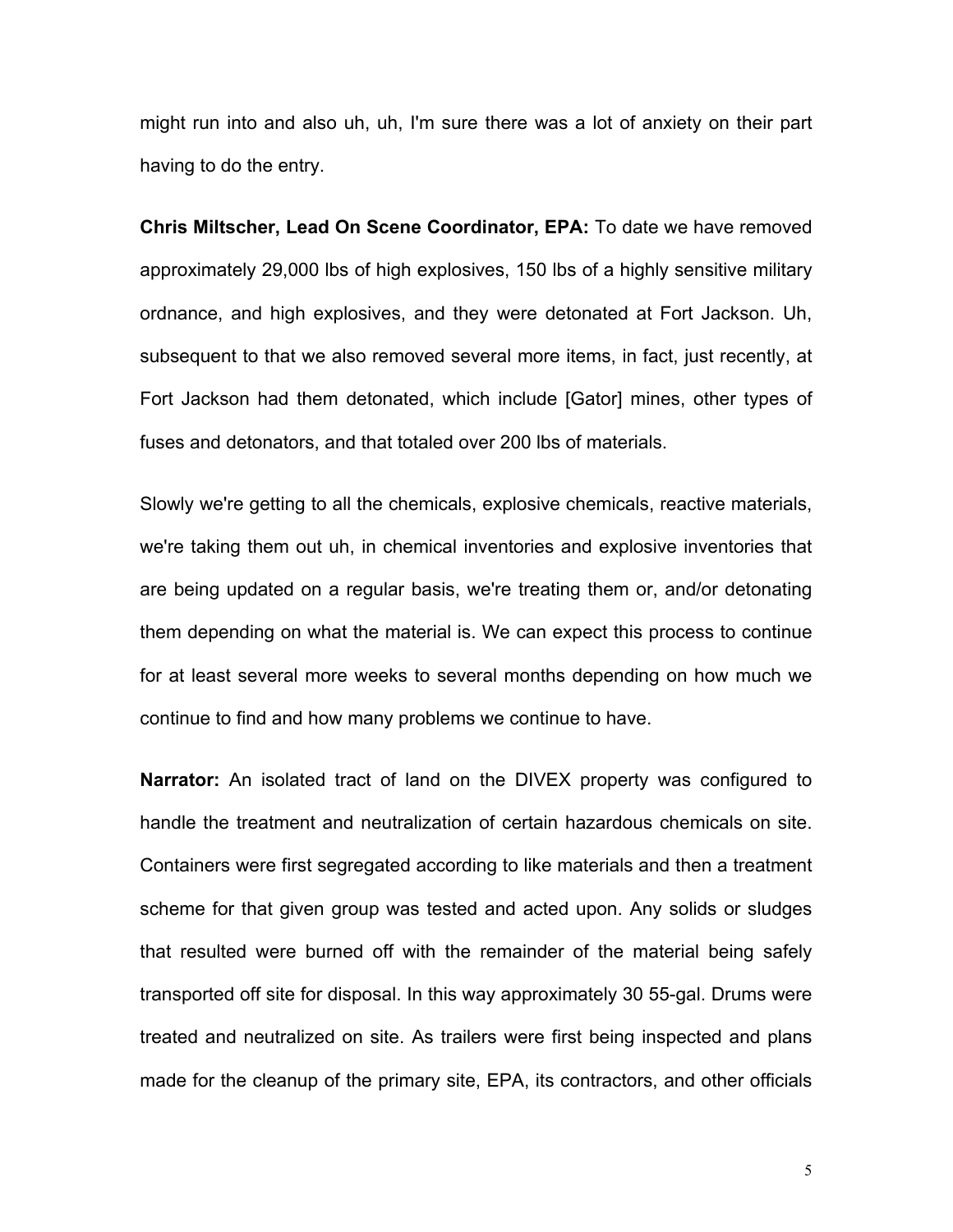were equally busy with the threat of explosives and unknowns at the Lewond Road site located in a commercial and residential area near downtown Columbia. Here, 4 cooler loads of explosive chemicals were removed including nearly 300 vials of 98 to 99% nitroglycerin and roughly 150 lbs of lead stiffnate and lead azide, the very same compounds thought to have caused the explosion which killed Jack Southerland.

Once removed, the materials were transported via a Richland County, state, and EPA convoy to the DIVEX property located immediately adjacent to the Richland County Landfill where they were safely detonated.

Back at the Montgomery Road site efforts to categorize, remove, and treat materials from throughout the site continued, but there still remained the formidable task of safely removing the many potentially volatile containers from the main building.

**Frank Washington, Petty Officer First Class, U.S. Coast Guard Strike Team:** When the Coast Guard was requested to go in the main building, prior to that there, it was swept by a robot from the local law enforcement team because there was concern of explosive crystals on the floor. When they did go in they, inventoried what they could without really disturbing the building much because it was uh, an unknown, unknown hazard.

**Ray Willis, Response manager, EPA ERC's Contactor:** The morning of the first entry, there was much practiced; I call it practice gagging or whatever. Uh, I had a pretty, pretty good case of anxiety. I'm sure uh, the 2 chemists did. We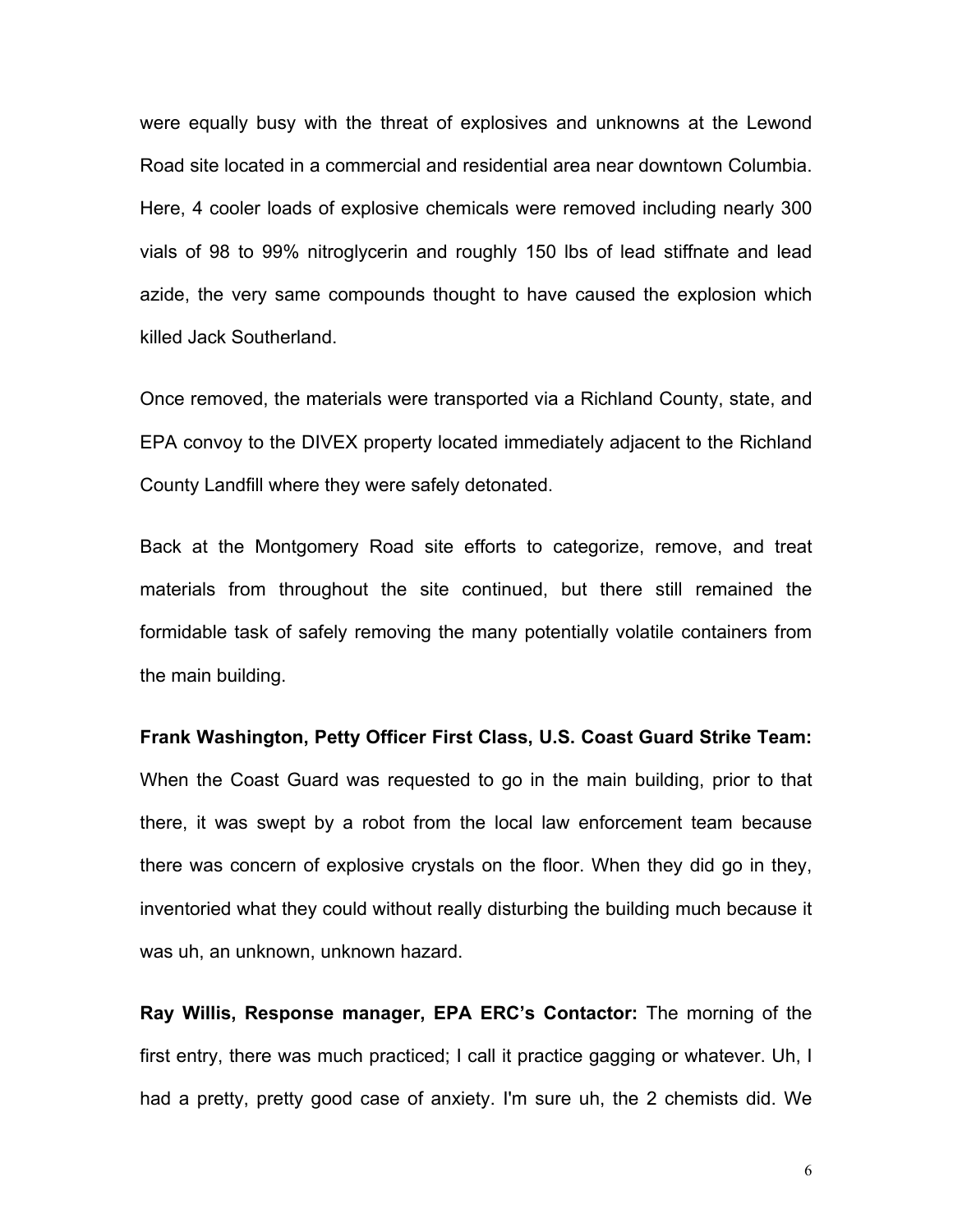went ahead, suited up, got ready to go in. Once the entry started then none of that was even in our minds. It was just a matter of the task that was at hand. There was really no time to think about what you were doing or what could potentially result from what you were doing as much as just trying to uh get it done, and get it done safely. Uh, and like I say there was uh, the thought that potentially we could get a small, you know a small detonation in there from maybe twisting our feet wrong or not wetting the floor properly, uh  $[...]$  some uh you know, crystal material that could be on the floor. Uh, but primarily uh, the mind was just on the task that was at hand.

The first 2 days in the building was really to try and get rid of some of the trash and debris, pull the cylinders out of there before we got any further, and then uh remove all small containers, especially known small containers. Uh, we did that as remotely as possible. Uh in some cases we did bring in the heavy equipment to help us drag a few things out of the building.

After that we went to the other side of the building and basically pulled down the pieces of the metal and started reaching in with the [grapplers]. At that time we split our forces, started cleaning up both the corner of the main building for uh, for the bigger drums and larger items, and also started cleaning up around the flask outside the building and the drums and containers that were present at that work station.

**Mike Lester, Petty Officer, First Class U.S. Coast Guard Strike Team:** Out of my 4 years on the strike team, this is by far the most ser-, I think serious site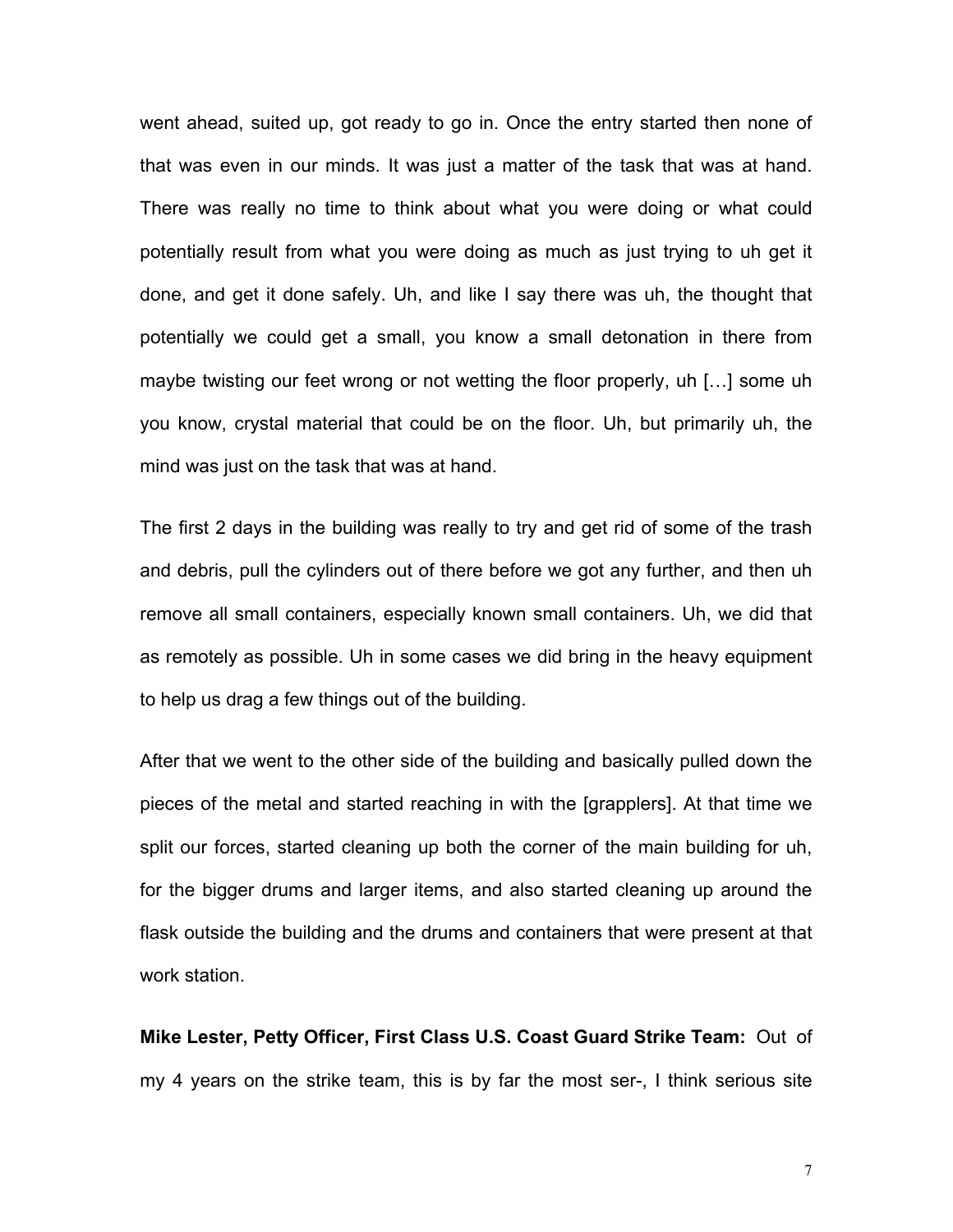we've had uh, you know there's so many chemicals there and then with the explosives we've also had to deal with, so its been uh, its been a big, you know, it's a big site. I rank among the most exciting I've had to work. It's definitely an adrenalin rush every day.

**Narrator:** With as many containers carefully removed from the main building as possible, and all other personnel assembled a safe distance away, the stage was set to deal with the explosively contaminated structure in the only way that remained.

"Fire in the hole. Fire in the hole. Fire in the hole!"

**Chris Miltscher, Lead On Scene Coordinator, EPA:** One of the things I learned in this particular instance in this site is that we did not, EPA did not have the direct expertise to handle explosive and military ordnance. We have found that through these interagency agreements with the Alcohol, Tobacco, and Firearms, and the Corps of Engineers, they do have that expertise. And one thing I did learn is having them brought on board to this removal action, through Superfund has greatly aided in the process and has helped us clean this site up or move very quickly to remove a lot of the immediate threats from these explosive items, very, very quickly.

**Reynold Hoover, Special Agent, Bureau of Alcohol, Tobacco and Firearms:** I think uh, we all got along uh, very well out here. Uh, the relationship between uh ATF and, and EPA was outstanding. Uh, we, we took the position and the, with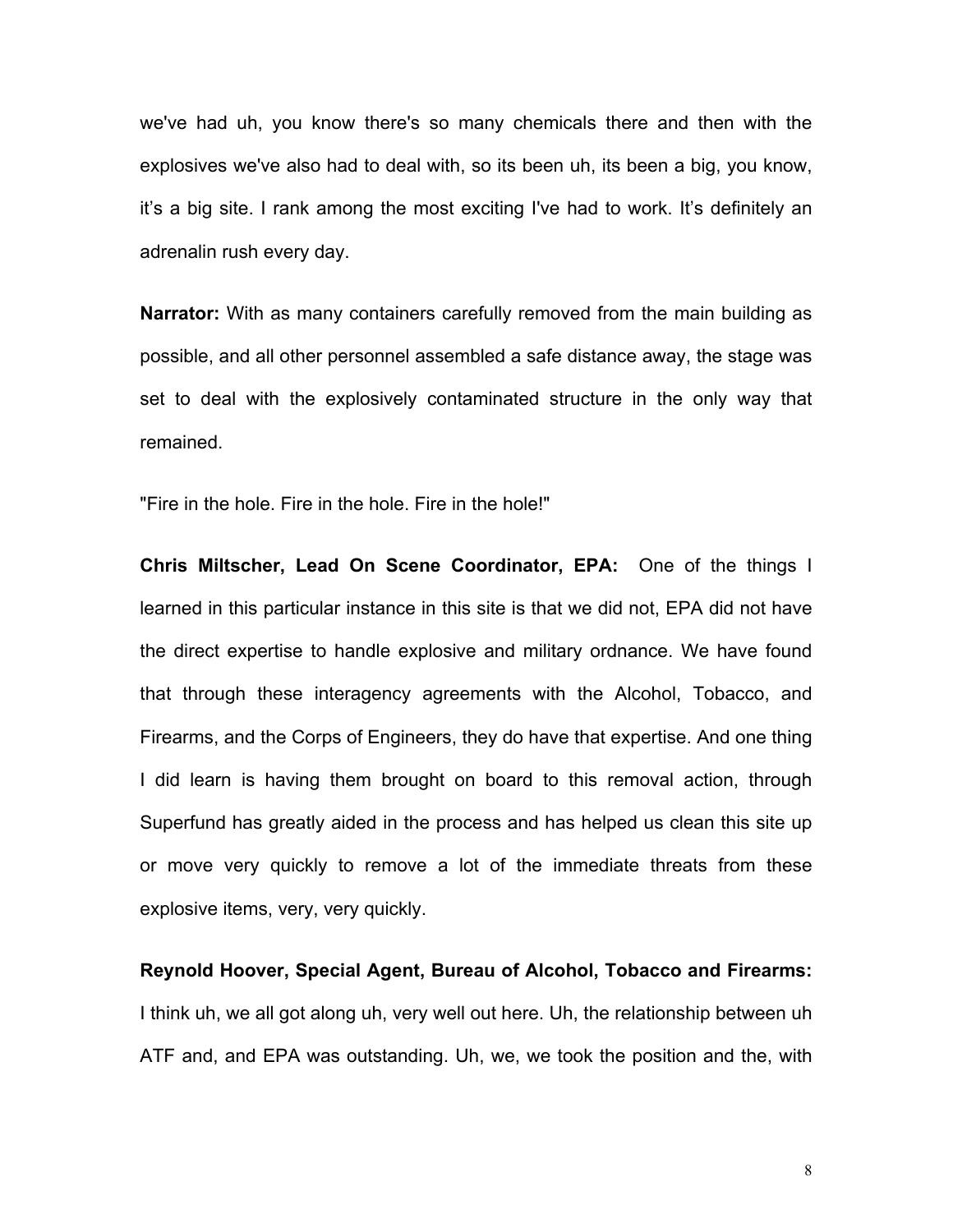the OSCs that we were basically here as their technical advisor when it comes to explosive matters and uh we were involved from the very beginning.

**Narrator:** Firemen from Richland County remained on hand to supervise the smoldering fire as it slowly burned itself out eliminating any further risk from the once deadly structure. But the site still poses a threat in that some 400 pressurized gas cylinders suspected to contain deadly toxics, highly reactive compounds, and pyroforics, have yet to be fully identified and treated. To accomplish this a special structure was brought in to house the cylinders and equipment necessary to handle it. Working on 1 cylinder at a time, the technicians carefully sampled each container and then safely discharged their contents through the appropriate treatment scheme.

Despite the seemingly extraordinary character of the DIVEX site and the circumstances surrounding it, the problem is nothing new. Three similar events have occurred in as many years in this area of South Carolina alone. And the outcome is often the same. Federal, state, and local governments find themselves saddled with the problems of industries that have either moved out or gone out of business.

What is unique about the DIVEX site however, was the extent of the problem and consequently the successful coordination of the numerous agencies and their contractors which came together to mitigate it. Perhaps the legacy of the DIVEX site will be to serve as a model for future sites. Not if, but when, they occur.